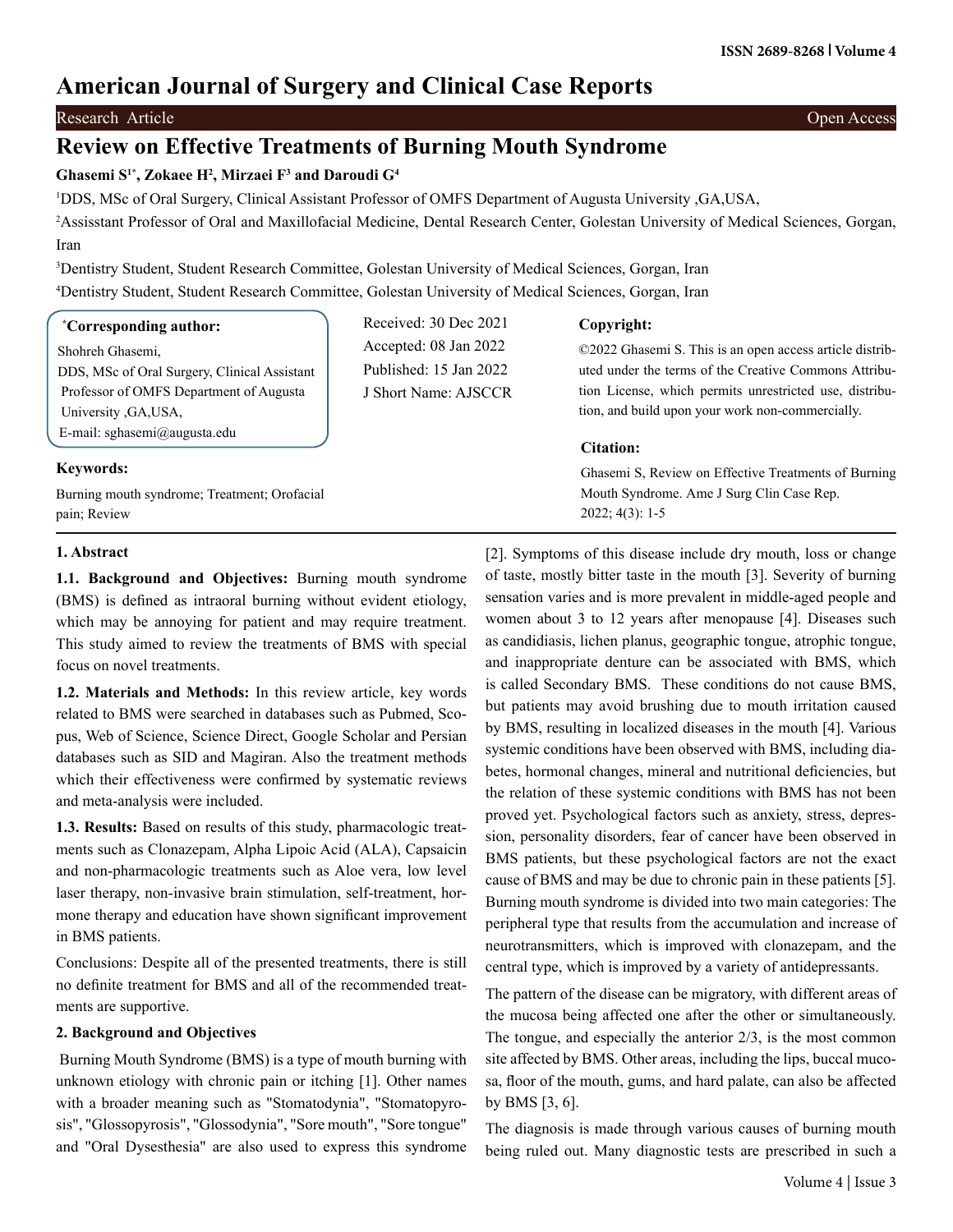#### condition such as:

CBC and blood chemistry tests (blood lipid test, fasting blood sugar and monitoring the status of vitamins and minerals)

- Allergy test
- Monitoring iron, folate and cobalamine of serum
- Cell culture and biopsy

The diagnosis of BMS is confirmed when the test results were negative and the duration of these symptoms was between 4-6 months and more. Various studies have been performed on salivary biomarkers such as IL1, IL2 and IL6 in which some of them confirm the relation of these biomarkers with BMS and some of them express them independently [4].

A study by Bell et al. revealed that 69% of patients with chronic oral pain, including Burning Mouth Syndrome refer to general practitioners and 31% to general dentists and since general practitioners and dentists have not adequate knowledge, these Patients will be referred to specialists eventually [7]. Spontaneous recovery after 5 years of the disease onset has been reported in only 3% of cases [8]. The first step in treating patients with BMS is to determine if their symptoms are related to systemic conditions with local factors or not. Local factors include parafunctional habits, candidiasis, geographical tongue, and dry mouth. Systemic conditions include esophageal reflux, diabetes, and malnutrition [9]. Due to the diagnostic and etiological complexities of the disease, no definite treatment has been explored, and specialists use a variety of pharmacological, non-pharmacological, traditional medicine and modern treatments to improve the symptoms. Therefore, this review study was conducted to evaluate the effective treatments for Burning Mouth Syndrome.

## **3. Materials and Methods**

In this review study, studies related to the treatment of Burning Mouth Syndrome were reviewed. Keywords were "Burning Mouth Syndrome", "Oral facial pain", "Orofacial pain", "Glossalgia", "Stomatodynia","Stomatopyros", "Glossodynia", "Glossopyros", "Sore mouth", "Sore tongue". Keywords were searched in databases including PubMed, Scopus, Web of Science, Science Direct and Google Scholar. In addition, Persian keywords ("Burning Syndrome", "Burning Mouth") were searched in Persian databases including SID and Magiran. The search process was conducted up to May 29, 2020. The term "Burning Mouth Syndrome" was also searched on the PROSPERO website. In addition, the search was performed manually by reviewing the bibliography of articles used. Researchers independently reviewed the articles and studies related to epidemiology and pathology were excluded. After abstract and full text review of the articles, the studies in which the effectiveness of BMS treatment was mentioned emphasizing systematic review and meta-analysis studies of the last 5 years, were selected; however, other articles related to BMS treatment were also mentioned.

### **4. Results**

#### **4.1. Pharmacological treatments:**

Different pharmacological therapies for symptom relief have been reported including Duloxetine [10], Zinc supplementation [11], Milnacipran [12], Amisulpiride [13], Aripiprazole [14], Gabapentin [15], Pregabalin [16], Venlafaxine [17] and Lafutidine [18], but recent review studies have shown the effects of Alpha-lipoic Acid (ALA), Clonazepam, and Capsaicin, which will be discussed below.

#### **4.2. Systemic drug treatments**

Alpha-Lipoic Acid: Acts as a biological antioxidant and reduces the oxidized form of other antioxidants such as vitamin E and C and Glutathione (GSH) [19]. In a systematic review study by Souza In 2018, evaluating 7 studies on the efficacy of this drug on BMS, 6 studies reported significant improvement [20].

Clonazepam: It is a benzodiazepine (GABA receptor agonist) that affects central and peripheral receptors and the brain serotonergic system. Its main usage is to treat seizure and panic disorders. Studies have shown that Clonazepam is more effective in controlling BMS symptoms than other benzodiazepines due to its tendency to bind to the central benzodiazepine receptors and its long half-life, which reduces withdrawal complications [21]. A study by Henrikson et al. in 2017 showed that topical Clonazepam was more effective than other orofacial pain medications in treating BMS [22]. A meta-analysis study by Cui In 2016, reviewing 5 articles and examining the effect of Clonazepam on 195 patients, showed the positive effect of this drug in short-term (less than ten weeks) and long-term (more than ten weeks) treatment. It also revealed the drug administration effectiveness either systemically or topically. Dose of Clonazepam showed a complex relation with the symptoms of BMS so that with increasing the dose from 0.25 to 2 mg, the symptoms disappeared in some patients but also intensified in some, and some patients withdraw the drug in doses higher than 1 mg due to the side effect intolerance [23].

# **4.3. Topical drug treatments:**

**a. Clonazepam:** According to Häggman‐Henrikson et al. [22], the effectiveness of this topical drug has been reviewed and confirmed in several systematic review and meta-analysis studies. Clonazepam mouthwash for 3 minutes is recommended although it can have side effects such as dry mouth.

 Volume 4 | Issue 3 **b. Capsaicin:** Due to its anti-allergic properties on pain receptors, Capsaicin is administered to treat musculoskeletal pain, diabetic neuropathy and rare diseases in the form of gels, liquids and topical creams. Capsaicin mouthwash is a combination of this substance and water which is used in different studies with different concentrations. At the beginning of its use, irritation may occur in patients with gastrointestinal problems, so prescribing this drug should be done with caution. A meta-analysis study in 2017 showed the effectiveness of topical Capsaicin in the treatment of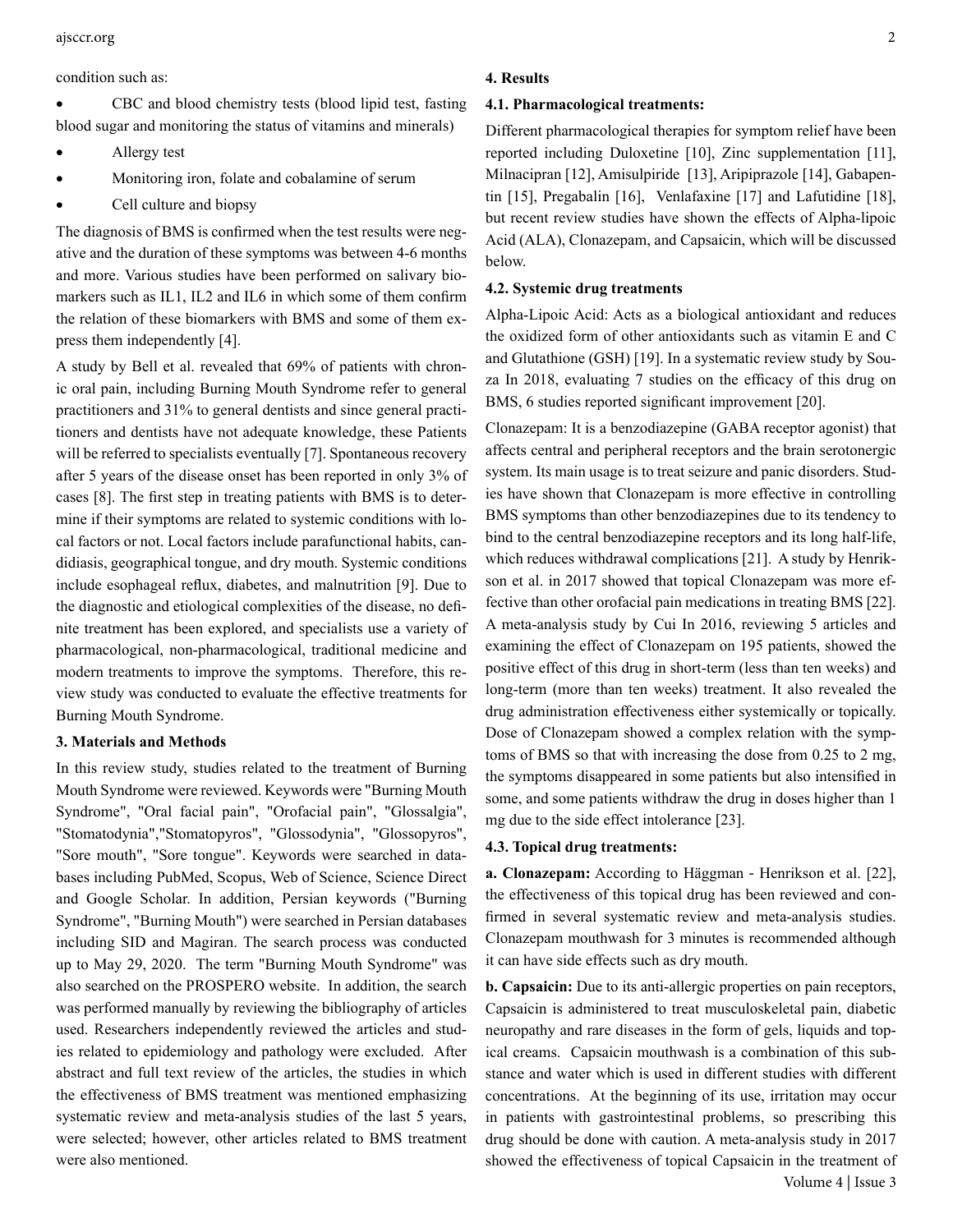#### BMS [22].

#### **4.4. Non-pharmacological treatments:**

**a. Aloe vera:** Due to the side effects of systemic drug treatments, many researches on aloe vera is administered today as an alternative treatment in form of gel, mouthwash and etc. A systematic review by Nair et al. in 2016 showed that topical application of aloe vera has a significant effect in treatment of oral mucosal disease. Controlling parafunctional habits using topical aloe vera, reduces the risk of mucosal trauma and BMS-related discomfort [24].

**b. Kampo:** A combination of herbs used in traditional Japanese and Chinese medicine. These plants have various names such as "Fuxi", "Shennong" and "Yellow Emperor" and are the basis of traditional treatments in Japan and China. In traditional Japanese medicine, the body and mind are believed to interact with each other, and both are considered treatment of such disorders. A study by Okamoto et al. on the effect of herbal medicine, Kampo showed a positive effect of this drug in 69.2% of resistant specimens [25].

**c. Hormone replacement therapy:** Hormone Replacement Therapy (HRT) has been proposed due to the relation of this syndrome to the endocrinological factors and sex hormones and can be used for patients during or after menopause [26, 27]. This treatment is not recommended as a first treatment choice for elderly individuals with a history of diabetes, coronary artery disease, and myocardial infarction due to side effects such as increased mucosal epithelial thickness and increased risk of thrombogenesis, as well as dose-independence [28].

**d. Low level laser therapy (LLLT):** It is used as a minimally invasive, non-pharmacological method with minimal side effects [29]. Items such as type of laser device, wavelength, radiation area, beam intensity, duration of application at each area, number of placement points, distance between points and number of sessions are among the factors affecting treatment. A meta-analytic study in 2020 examined the effect of LLLT on the treatment of orofacial pain and in all 10 studies, it was shown to have a significant impact on pain relief and the best effects of pain reduction caused by LLLT was with three sessions a week with a wavelength of 830 nm and a power of 100 MW. Applying LLLT with 815 nm wavelength and power of 300 MW and radiation area of 0.228 cm in continuous frequency for 10 seconds at any point for 10 sessions, leads to a satisfactory result in reducing pain. Also studies have shown a better effect of LLLT compared to Clonazepam and ALA [30].

In a single-blind randomized clinical trial in 2020, 10 patients with BMS underwent LLLT at a dose of 212 J/cm<sup>2</sup> in ten sessions, and all patients reported pain relief. Among 90% of them, pain relief lasted up to 4 months [31].

Non-invasive brain stimulation: Transcranial Magnetic Stimulation (TMS) and Transcranial Direct Current Stimulation (TDCS) are non-invasive techniques and can be used as an alternative treatment for a wide range of local pains. TMS with electromagnetic force increases or decreases the activity of neurons. It is important to pay attention to the location and frequency in this method, so that low frequencies (less than 1 Hz) accelerate the inhibitory function of neurons and higher frequencies (more than 5 Hz) typically increase cortical activity.

TDCS is applied with weak electric currents at specific times [32- 34]. A systematic review study in 2019 reported the positive effect of these two methods in reducing chronic orofacial pain [35]. In the systematic review study conducted in 2018 [36], 14 studies (3 TMS studies and 11 TDCS studies) were performed on 228 patients and the results showed that both TMS and TDCS methods are safe and effective treatments for reducing chronic orofacial pain. In Lindholm et al. study [37], use of this treatment method (secondary motor cortex stimulation and secondary somatosensory cortex stimulation) showed a significant reduction in pain. Also, results of a study by Umezaki et al. [38] on effect of TMS on the left prefrontal cortex in the treatment of BMS showed a significant reduction in pain immediately after treatment and had the greatest persistence in pain relief 60 days after the start of treatment.

#### **4.5. Self-medication**

Self-medication is a psychotherapeutic approach in which the patient plays an active role in improving the condition of the patient instead of being passive in the treatment process, which improves the patient's performance and emotions. The goal of this treatment is to change dysfunctional behavior, change lifestyle and maladaptive cognitive themes, and increase cognition and adaptive behavior [39]. Skills training and strengthening are the two main components of this approach. In the 2019 meta-analysis-meta regression study [40], researchers examined the effect of self-medication interventions in adults with orofacial pain compared to other treatments and achieved positive and effective results of this therapeutic approach. Komiyama et al. investigated the effect of cognitive therapy among groups of BMS patients in two sessions and results showed a significant reduction in pain intensity and anxiety in these patients [41].

Patient education and anxiety management: Medication is not the only way for BMS treatment, and physicians should not only seek for it and quality of life should be considered in treatment procedures. Patient education and anxiety control without any treatment might be helpful in situations where there is not enough access to a psychologist [42]. This therapeutic approach needs further investigations.

#### **5. Conclusion**

According to different studies, different treatments for this syndrome are listed in (Figure 1). The purpose of this study was to compile the latest systematic review and meta-analysis studies on the effectiveness of various treatments for Burning Mouth Syndrome. Despite all available treatments, still no definite treatment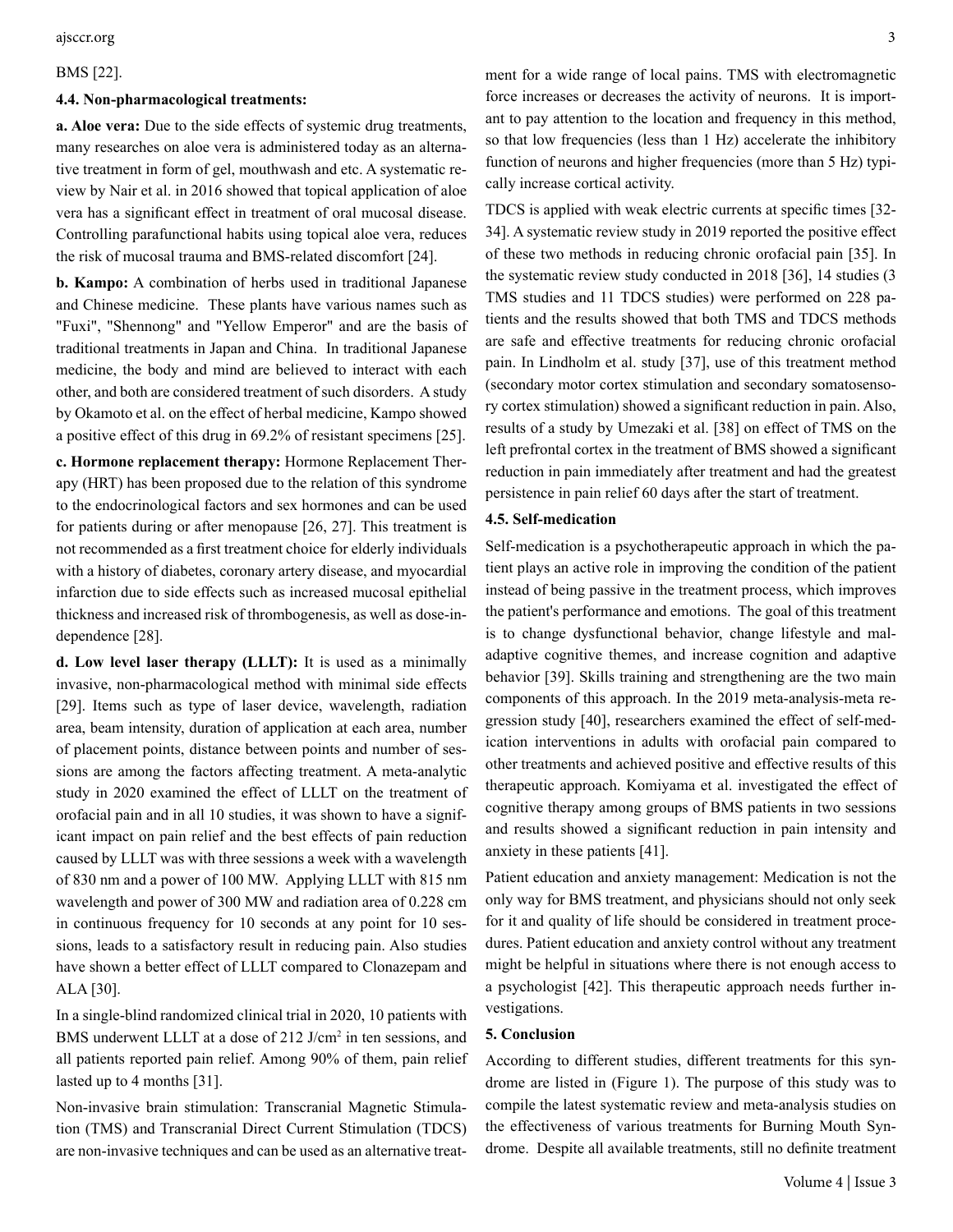for BMS has been found and all treatments are supportive. Other treatments such as acupuncture [43], tongue protectors with or without aloe vera [44], local anesthesia [45] and Cannabinoids [46] have reported improvement in symptoms; However, due to the limited number of studies, more studies are needed on the effectiveness of these treatments.

#### **6. Conflict of interest**

None

#### **7. Funding source**



**Figure:** A review of burning mouth syndrome treatments from the past to the present

### **References**

- 1. Glick M. Burket's oral medicine: PMPH USA; 2015.
- 2. [Scully C, Carrozzo M. Oral mucosal disease: Lichen planus. Br J](https://pubmed.ncbi.nlm.nih.gov/17822813/) [Oral Maxillofac Surg. 2008; 46\(1\): 15-21.](https://pubmed.ncbi.nlm.nih.gov/17822813/)
- 3. [Arbabi-Kalati F, Bakhshani N-M, Rasti M. Evaluation of the effica](https://pubmed.ncbi.nlm.nih.gov/26535101/)[cy of low-level laser in improving the symptoms of burning mouth](https://pubmed.ncbi.nlm.nih.gov/26535101/) [syndrome. J clin Exp Dent. 2015; 7\(4\): e524.](https://pubmed.ncbi.nlm.nih.gov/26535101/)
- 4. [Momota Y, Kani K, Takano H, Matsumoto F, Aota K. High-wattage](https://pubmed.ncbi.nlm.nih.gov/25386367/) [pulsed irradiation of linearly polarized near-infrared light to stellate](https://pubmed.ncbi.nlm.nih.gov/25386367/) [ganglion area for burning mouth syndrome. Case Rep Dent. 2014:](https://pubmed.ncbi.nlm.nih.gov/25386367/) [171657.](https://pubmed.ncbi.nlm.nih.gov/25386367/)
- 5. [Buchanan JA, Zakrzewska JM. Burning mouth syndrome. BMJ](https://pubmed.ncbi.nlm.nih.gov/26745781/)  [Clin Evid. 2016; 7: 1301.](https://pubmed.ncbi.nlm.nih.gov/26745781/)
- 6. [Mock D, Chugh D. Burning mouth syndrome. Int J Oral Sci. 2010;](https://pubmed.ncbi.nlm.nih.gov/20690412/)  $2(1): 1-4.$
- 7. [Bell G, Smith G, Rodgers J, Flynn R, Malone C. Patient choice of](https://pubmed.ncbi.nlm.nih.gov/18587362/) [primary care practitioner for orofacial symptoms. Br Dent J. 2008;](https://pubmed.ncbi.nlm.nih.gov/18587362/) [204\(12\): 669-673.](https://pubmed.ncbi.nlm.nih.gov/18587362/)
- 8. [McMillan R, Forssell H, Buchanan JA, Glenny AM, Weldon JC.](https://pubmed.ncbi.nlm.nih.gov/27855478/) [Interventions for treating burning mouth syndrome. Cochrane Data](https://pubmed.ncbi.nlm.nih.gov/27855478/)[base Syst Rev. 2016; 11\(11\): CD002779.](https://pubmed.ncbi.nlm.nih.gov/27855478/)
- 9. [Spanemberg JC, Cherubini K, De Figueiredo MAZ, Yurgel LS,](https://pubmed.ncbi.nlm.nih.gov/22612823/) [Salum FG. Aetiology and therapeutics of burning mouth syndrome:](https://pubmed.ncbi.nlm.nih.gov/22612823/) [an update. Gerodontology. 2012; 29\(2\): 84-89.](https://pubmed.ncbi.nlm.nih.gov/22612823/)
- 10. [Mignogna MD, Adamo D, Schiavone V, Ravel MG, Fortuna G.](https://pubmed.ncbi.nlm.nih.gov/21223496/) [Burning mouth syndrome responsive to duloxetine: a case report.](https://pubmed.ncbi.nlm.nih.gov/21223496/) [Pain Med. 2011; 12\(3\): 466-469.](https://pubmed.ncbi.nlm.nih.gov/21223496/)
- 11. [Cho GS, Han MW, Lee B, Roh JL, Choi SH. Zinc deficiency may be](https://pubmed.ncbi.nlm.nih.gov/20618611/#:~:text=Conclusions%3A Zinc deficiency might play,is effective in relieving symptoms.) [a cause of burning mouth syndrome as zinc replacement therapy has](https://pubmed.ncbi.nlm.nih.gov/20618611/#:~:text=Conclusions%3A Zinc deficiency might play,is effective in relieving symptoms.)  [therapeutic effects. J oral Pathol Med. 2010; 39\(9\): 722-727.](https://pubmed.ncbi.nlm.nih.gov/20618611/#:~:text=Conclusions%3A Zinc deficiency might play,is effective in relieving symptoms.)
- 12. [Ukai K, Kimura H, Arao M, Aleksic B, Yamauchi A, Ishihara R. Ef](https://pubmed.ncbi.nlm.nih.gov/23909967/)fectiveness of low‐[dose milnacipran for a patient suffering from](https://pubmed.ncbi.nlm.nih.gov/23909967/) [pain disorder with delusional disorder \(somatic type\) in the orofacial](https://pubmed.ncbi.nlm.nih.gov/23909967/) [region. Psychogeriatrics. 2013; 13\(2\):99-102.](https://pubmed.ncbi.nlm.nih.gov/23909967/)
- 13. [Rodriguez-Cerdeira C, Sanchez-Blanco E. Treatment of burning](https://www.ncbi.nlm.nih.gov/pmc/articles/PMC3376874/) [mouth syndrome with amisulpride. J Clin Med Res. 2012; 4\(3\): 167-](https://www.ncbi.nlm.nih.gov/pmc/articles/PMC3376874/) [171.](https://www.ncbi.nlm.nih.gov/pmc/articles/PMC3376874/)
- 14. [Umezaki Y, Takenoshita M, Toyofuku A. Low-dose aripiprazole](https://pubmed.ncbi.nlm.nih.gov/27279742/) [for refractory burning mouth syndrome. Neuropsychiatr Dis Treat.](https://pubmed.ncbi.nlm.nih.gov/27279742/)  [2016; 12: 1229-1231.](https://pubmed.ncbi.nlm.nih.gov/27279742/)
- 15. [López-D'alessandro E, Escovich L. Combination of alpha lipoic acid](https://pubmed.ncbi.nlm.nih.gov/20711135/) [and gabapentin, its efficacy in the treatment of Burning Mouth Syn](https://pubmed.ncbi.nlm.nih.gov/20711135/)[drome: a randomized, double-blind, placebo controlled trial. Med](https://pubmed.ncbi.nlm.nih.gov/20711135/) [Oral Patol Oral Cir Bucal. 2011; 16\(5\): e635-40.](https://pubmed.ncbi.nlm.nih.gov/20711135/)
- 16. [Ito M, Tokura T, Yoshida K, Nagashima W, Kimura H. Five patients](https://pubmed.ncbi.nlm.nih.gov/26166242/) [with burning mouth syndrome in whom an antidepressant \(sero](https://pubmed.ncbi.nlm.nih.gov/26166242/)[tonin-noradrenaline reuptake inhibitor\) was not effective, but pre](https://pubmed.ncbi.nlm.nih.gov/26166242/)[gabalin markedly relieved pain. Clin Neuropharmacol. 2015; 38\(4\):](https://pubmed.ncbi.nlm.nih.gov/26166242/) [158-161.](https://pubmed.ncbi.nlm.nih.gov/26166242/)